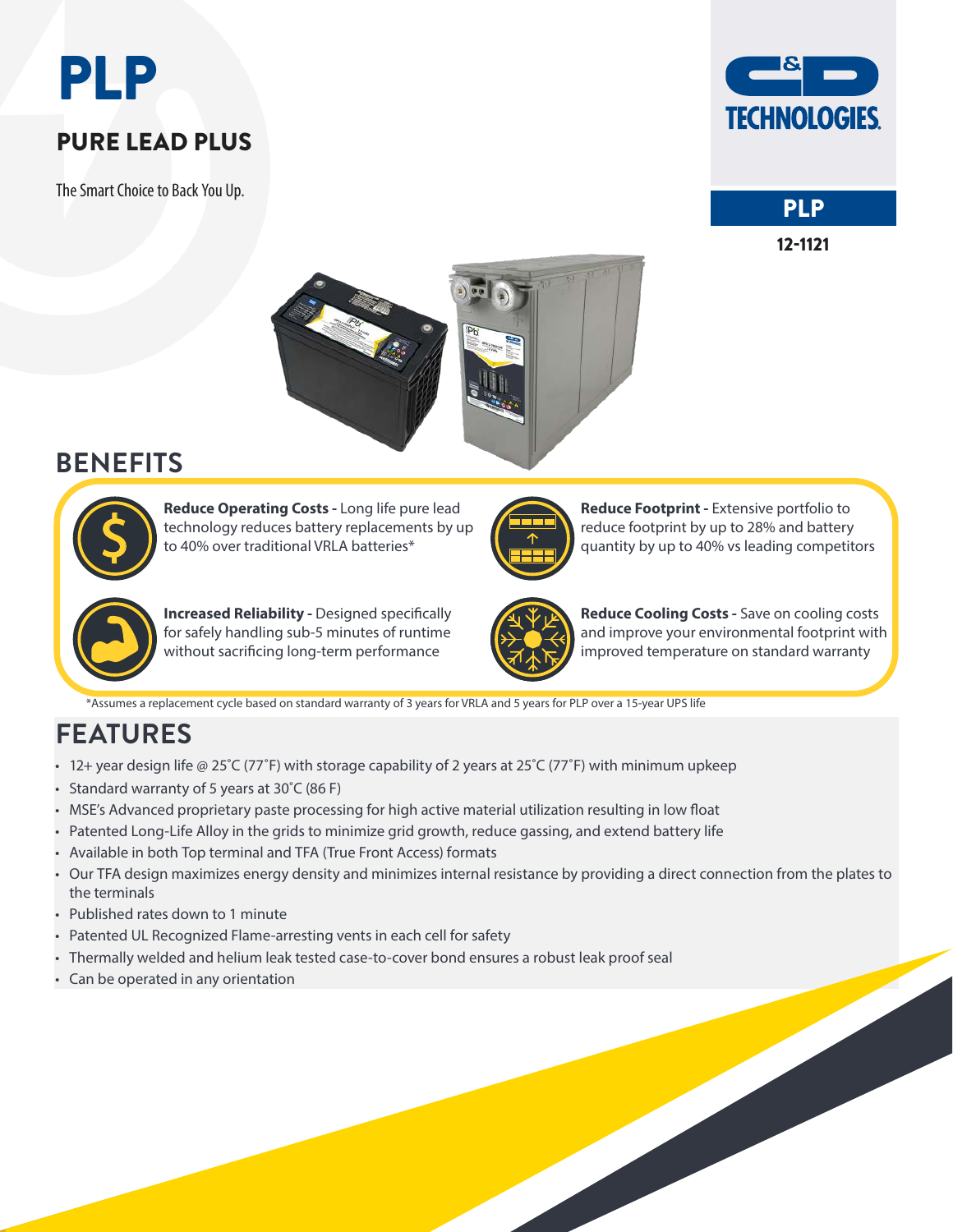#### TECHNICAL DATA

| <b>MODEL</b>          | <b>VOLTAGE</b> | <b>CONSTANT POWER RATINGS</b> |               |               |              | DIMENSIONS/MM (L*W*H*TOTAL HEIGHT) |                     | <b>WEIGHT</b> |      |  |
|-----------------------|----------------|-------------------------------|---------------|---------------|--------------|------------------------------------|---------------------|---------------|------|--|
|                       |                | 5 MIN                         | <b>15 MIN</b> | <b>LENGTH</b> | <b>WIDTH</b> | <b>HEIGHT</b>                      | <b>TOTAL HEIGHT</b> | <b>LBS</b>    | KG   |  |
| <b>UPS12-305PLP</b>   | 12             | 571.3                         | 315           | 260.9         | 173.4        | 200.3                              | 203.5               | 58.4          | 26.5 |  |
| <b>UPS12-355PLP</b>   | 12             | 685.3                         | 365.5         | 305.8         | 173.4        | 201.6                              | 204.8               | 67.4          | 30.5 |  |
| <b>UPS12-405PLP</b>   | 12             | 710.0                         | 402.4         | 340.9         | 172.7        | 213.2                              | 216.4               | 75.8          | 34.4 |  |
| <b>UPS12-495PLP</b>   | 12             | 812.8                         | 492           | 344.7         | 172.7        | 274.5                              | 277.7               | 100           | 45   |  |
| <b>UPS12-545PLP</b>   | 12             | 920.1                         | 542.0         | 344.7         | 172.7        | 274.5                              | 277.7               | 100           | 45   |  |
| <b>UPS12-605PLP</b>   | 12             | 968.8                         | 602.9         | 344.7         | 172.7        | 274.5                              | 277.7               | 109           | 49.4 |  |
| <b>UPS12-705PLPF</b>  | 12             | 1,165.9                       | 707           | 559           | 125          | 322                                | 322                 | 131           | 59.4 |  |
| <b>UPS12-1005PLPF</b> | 12             | 1,600.0                       | 1010          | 559           | 154          | 322                                | 322                 | 188           | 85.3 |  |

#### ADDITIONAL DATA

| <b>MODEL</b>          | <b>TERMINAL</b> | <b>CELLS</b><br><b>PER UNIT</b> | <b>MAXIMUM DISCHARGE</b><br><b>CURRENT (AMPS)</b> | <b>SHORT CIRCUIT CURRENT</b><br>(AMPS @ 0.1 SEC) | <b>TERMINAL TYPE</b> | <b>TERMINAL TOROUE</b>    |
|-----------------------|-----------------|---------------------------------|---------------------------------------------------|--------------------------------------------------|----------------------|---------------------------|
| <b>UPS12-305PLP</b>   | Top             | 6                               | 800                                               | 3600                                             | 1/4-20 UNC           | 110 in.-lbs. $(12.3 N-m)$ |
| <b>UPS12-355PLP</b>   | Top             | 6                               | 800                                               | 4200                                             | 1/4-20 UNC           | 110 in.-lbs. $(12.3 N-m)$ |
| <b>UPS12-405PLP</b>   | Top             | 6                               | 800                                               | 5100                                             | 1/4-20 UNC           | 110 in.-lbs. $(12.3 N-m)$ |
| <b>UPS12-495PLP</b>   | Top             | 6                               | 800                                               | 5000                                             | 1/4-20 UNC           | 110 in.-lbs. $(12.3 N-m)$ |
| <b>UPS12-545PLP</b>   | Top             | 6                               | 800                                               | 5000                                             | 1/4-20 UNC           | 110 in.-lbs. $(12.3 N-m)$ |
| <b>UPS12-605PLP</b>   | Top             | 6                               | 800                                               | 6448                                             | 1/4-20 UNC           | 110 in.-lbs. (12.3 N-m)   |
| <b>UPS12-705PLPF</b>  | Front           | 6                               | 900                                               | 7911                                             | Insert (M8)          | 160 in.-lbs (18 N-m)      |
| <b>UPS12-1005PLPF</b> | Front           | 6                               | 1200                                              | 10109                                            | Insert (M8)          | 160 in.-lbs (18 N-m)      |

**Note:** Additional product details available on the C&D Battery Sizing Program at www.cdstandbypower.net. Cabinet systems also available.

\* Constant power ratings are to 1.67 VPC @ 77°F (25°C) and capacity rated to 1.75 VPC @ 77°F (25°C). Above ratings do not include interunit connector voltage drops.

\*\* For reference only. Individual baselines recommended for diagnostic purposes.

#### SPECIFICATIONS

| <b>OPERATING TEMPERATURE RANGE</b><br><b>WITH TEMPERATURE COMPENSATION</b> | Discharge: -40°F (-40°C) to $+160$ °F (+71°C)<br>Charge: -10°F (-23°C) to +140°F (+60°C)                                                                                                                                                                                                                                                                        |
|----------------------------------------------------------------------------|-----------------------------------------------------------------------------------------------------------------------------------------------------------------------------------------------------------------------------------------------------------------------------------------------------------------------------------------------------------------|
| <b>NOMINAL OPERATING</b><br><b>TEMPERATURE RANGE</b>                       | +74°F (+23°C) to +80°F (+27°C)                                                                                                                                                                                                                                                                                                                                  |
| RECOMMENDED MAXIMUM CHARGING<br><b>CURRENT LIMIT</b>                       | C20/5 amperes (20 hr. rate)                                                                                                                                                                                                                                                                                                                                     |
| <b>FLOAT CHARGE VOLTAGE</b>                                                | 13.65 $\pm$ 0.15 VDC average per 12V unit                                                                                                                                                                                                                                                                                                                       |
| <b>MAXIMUM AC RIPPLE (CHARGER)</b>                                         | 0.5% RMS or 1.5% P-P of float charge voltage recommended for best results. Max voltage allowed = 1.4% RMS<br>$(4% P-P)$ Max current allowed = $C/20$ (20 hr. rate)                                                                                                                                                                                              |
| <b>SELF DISCHARGE</b>                                                      | Batteries can be stored up to 24 months at $+77^{\circ}F$ ( $+25^{\circ}C$ ) before freshening charge is required. Batteries<br>storied at temperatures greater than $+77^{\circ}F$ ( $+25^{\circ}C$ ) will require recharge sooner than batteries stored at lower<br>temperatures. See C&D brochure 41-7272, Self-Discharge and Inventory Control for details. |
| <b>EQUALIZE AND CYCLE SERVICE</b><br><b>CHARGE VOLTAGE</b>                 | 14.40 to 14.80 VDC average per 12V unit @ +77°F (+25°C)                                                                                                                                                                                                                                                                                                         |
| <b>TERMINAL: INSERTED</b>                                                  | Top Terminal Batteries: 1/4-20 UNC Bolt and Front Terminal Batteries: Insert (M8)                                                                                                                                                                                                                                                                               |
| <b>TERMINAL HARDWARE INITIAL TORQUE:</b><br><b>INSERTED TERMINAL</b>       | Top Terminal Batteries: 110 in.-Ibs (12.4 N-m) and Front Terminal Batteries 160 in.-Ibs (18N-m)                                                                                                                                                                                                                                                                 |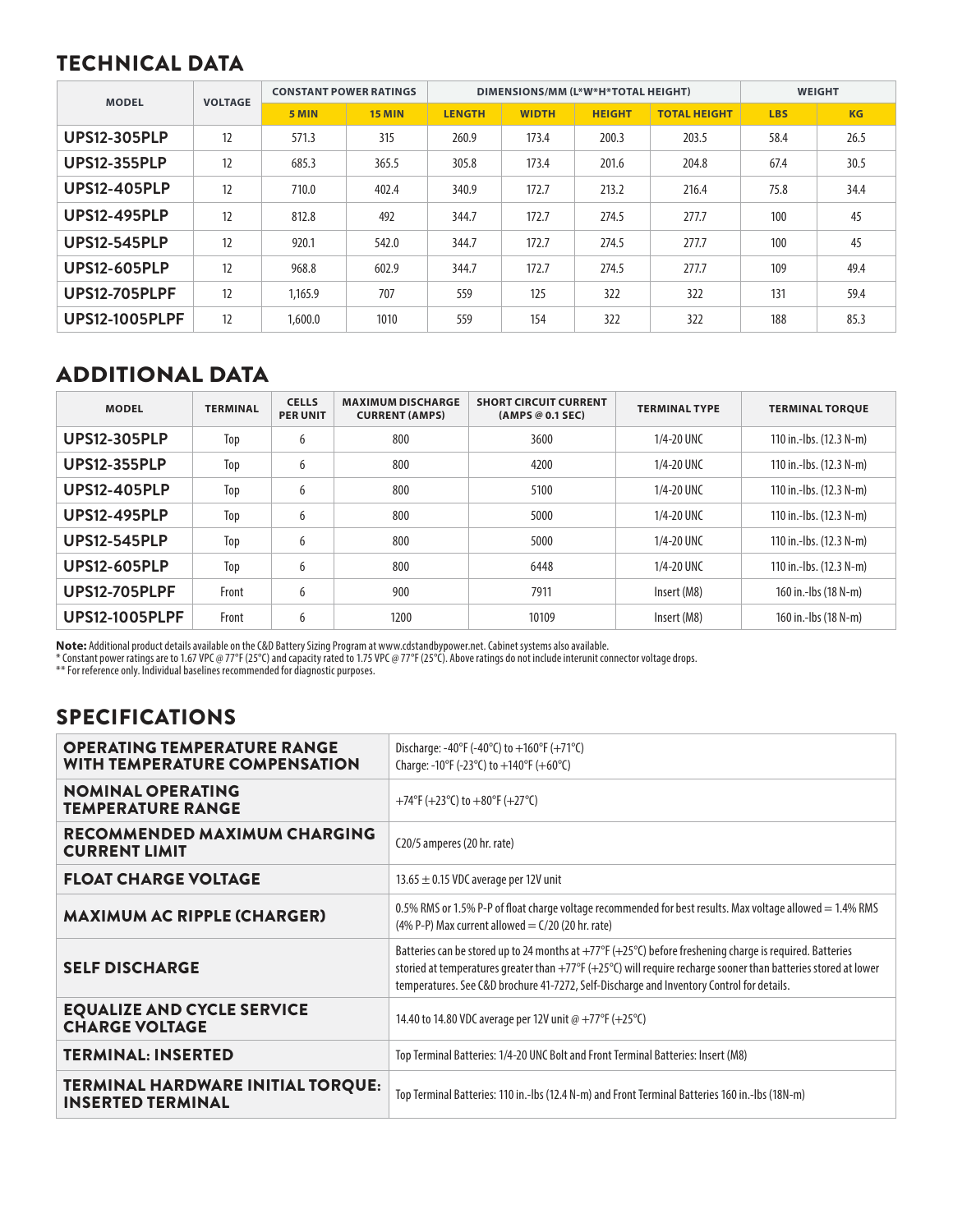#### UPS12-305PLP

|                                       |       | CONSTANT POWER DISCHARGE RATINGS - WATTS PER CELL @ +77°F (+25°C) |       |       |       |       |       |       |       |       |       |  |  |  |  |
|---------------------------------------|-------|-------------------------------------------------------------------|-------|-------|-------|-------|-------|-------|-------|-------|-------|--|--|--|--|
| <b>END POINT</b><br><b>VOLTS/CELL</b> |       | <b>OPERATING TIME TO END POINT VOLTAGE (IN MINUTES)</b>           |       |       |       |       |       |       |       |       |       |  |  |  |  |
|                                       |       |                                                                   |       | 4     |       | 10    | 15    | 20    | 30    | 45    | 60    |  |  |  |  |
| 1.75                                  |       |                                                                   |       |       | 515.5 | 362.4 | 293.9 | 235   | 177.4 | 130.5 | 103.4 |  |  |  |  |
| 1.70                                  | 868.9 | 742.7                                                             | 666.9 | 592.6 | 549   | 381.5 | 306.8 | 243.7 | 182.4 | 133.0 | 104.8 |  |  |  |  |
| 1.67                                  | 900   | 775.2                                                             | 696.3 | 617.7 | 571.3 | 393.8 | 315   | 249.4 | 185.8 | 135.0 | 106.2 |  |  |  |  |
| 1.65                                  | 916.9 | 793.7                                                             | 713.3 | 632.4 | 584.2 | 400.6 | 319.5 | 252.3 | 187.4 | 135.8 | 106.7 |  |  |  |  |
| 1.60                                  | 952.5 | 817.6                                                             | 730.7 | 645.3 | 594.7 | 406.1 | 323.8 | 255.9 | 190.4 | 138.2 | 108.7 |  |  |  |  |

#### UPS12-355PLP

|                                       |        | CONSTANT POWER DISCHARGE RATINGS - WATTS PER CELL @ +77°F (+25°C) |       |       |       |                  |       |       |       |       |       |  |  |  |  |
|---------------------------------------|--------|-------------------------------------------------------------------|-------|-------|-------|------------------|-------|-------|-------|-------|-------|--|--|--|--|
| <b>END POINT</b><br><b>VOLTS/CELL</b> |        | <b>OPERATING TIME TO END POINT VOLTAGE (IN MINUTES)</b>           |       |       |       |                  |       |       |       |       |       |  |  |  |  |
|                                       |        |                                                                   |       | 4     |       | 10 <sup>10</sup> | 15    | 20    | 30    | 45    | 60    |  |  |  |  |
| 1.75                                  |        |                                                                   |       |       | 598.8 | 429.1            | 339.7 | 275.4 | 208.3 | 152.4 | 120.1 |  |  |  |  |
| 1.70                                  | 1005.9 | 873.4                                                             | 781.7 | 701   | 659.2 | 454              | 352.8 | 283.2 | 212.5 | 155.1 | 122.3 |  |  |  |  |
| 1.67                                  | 1045   | 905                                                               | 811.2 | 728.3 | 685.3 | 471.7            | 365.5 | 292.5 | 218.3 | 158.4 | 124.3 |  |  |  |  |
| 1.65                                  | 1073.7 | 932.8                                                             | 836.9 | 751.4 | 707   | 485.1            | 374.6 | 298.9 | 221.9 | 160.2 | 125.4 |  |  |  |  |
| 1.60                                  | 1153.7 | 967.2                                                             | 862.7 | 772.5 | 725.6 | 495.6            | 381.4 | 303.5 | 224.5 | 161.4 | 126.0 |  |  |  |  |

#### UPS12-405PLP

|                                       |         | CONSTANT POWER DISCHARGE RATINGS - WATTS PER CELL @ +77°F (+25°C) |       |       |       |                 |       |       |       |       |       |  |  |  |  |
|---------------------------------------|---------|-------------------------------------------------------------------|-------|-------|-------|-----------------|-------|-------|-------|-------|-------|--|--|--|--|
| <b>END POINT</b><br><b>VOLTS/CELL</b> |         | <b>OPERATING TIME TO END POINT VOLTAGE (IN MINUTES)</b>           |       |       |       |                 |       |       |       |       |       |  |  |  |  |
|                                       |         | $\overline{2}$                                                    |       | 4     |       | 10 <sup>°</sup> | 15    | 20    | 30    | 45    | 60    |  |  |  |  |
| 1.75                                  |         |                                                                   |       |       | 624.0 | 466.2           | 374.8 | 313.5 | 236.1 | 171.9 | 135.0 |  |  |  |  |
| 1.70                                  | 1,114.5 | 931.4                                                             | 823.8 | 745.7 | 684.4 | 495.3           | 392.2 | 325.6 | 243.8 | 177.3 | 139.4 |  |  |  |  |
| 1.67                                  | 1.158.5 | 969.0                                                             | 856.6 | 774.6 | 710.0 | 510.8           | 402.4 | 332.7 | 247.5 | 179.0 | 140.2 |  |  |  |  |
| 1.65                                  | 1.203.9 | 1,013.2                                                           | 892.0 | 802.9 | 733.0 | 520.7           | 407.9 | 336.4 | 249.8 | 180.6 | 141.6 |  |  |  |  |
| 1.60                                  | 1,285.9 | 1.059.1                                                           | 925.8 | 830.2 | 755.9 | 533.2           | 416.1 | 342.2 | 253.2 | 182.5 | 142.8 |  |  |  |  |

#### UPS12-495PLP

|                                       | CONSTANT POWER DISCHARGE RATINGS - WATTS PER CELL @ +77°F (+25°C) |        |        |                |       |                 |       |       |       |       |       |  |  |  |
|---------------------------------------|-------------------------------------------------------------------|--------|--------|----------------|-------|-----------------|-------|-------|-------|-------|-------|--|--|--|
| <b>END POINT</b><br><b>VOLTS/CELL</b> | <b>OPERATING TIME TO END POINT VOLTAGE (IN MINUTES)</b>           |        |        |                |       |                 |       |       |       |       |       |  |  |  |
|                                       |                                                                   |        |        | $\overline{4}$ |       | 10 <sup>°</sup> | 15    | 20    | 30    | 45    | 60    |  |  |  |
| 1.75                                  |                                                                   |        |        |                | 701.3 | 542.5           | 445   | 384.8 | 303.3 | 230.0 | 185.0 |  |  |  |
| 1.70                                  | 1069.9                                                            | 971.9  | 892.9  | 822.7          | 776.3 | 588.5           | 470.6 | 404.2 | 313.8 | 235.5 | 188.6 |  |  |  |
| 1.67                                  | 1128.6                                                            | 1022.8 | 937.8  | 862.7          | 812.8 | 612.1           | 492   | 416.3 | 321.1 | 239.4 | 190.9 |  |  |  |
| 1.65                                  | 1147.7                                                            | 1050.7 | 965.5  | 887.6          | 835.4 | 626.5           | 501.7 | 423.8 | 325.8 | 242.3 | 192.9 |  |  |  |
| 1.60                                  | 1268.1                                                            | 1116.7 | 1014.8 | 927.2          | 869   | 643.6           | 512.4 | 431.0 | 329.9 | 244.5 | 194.4 |  |  |  |